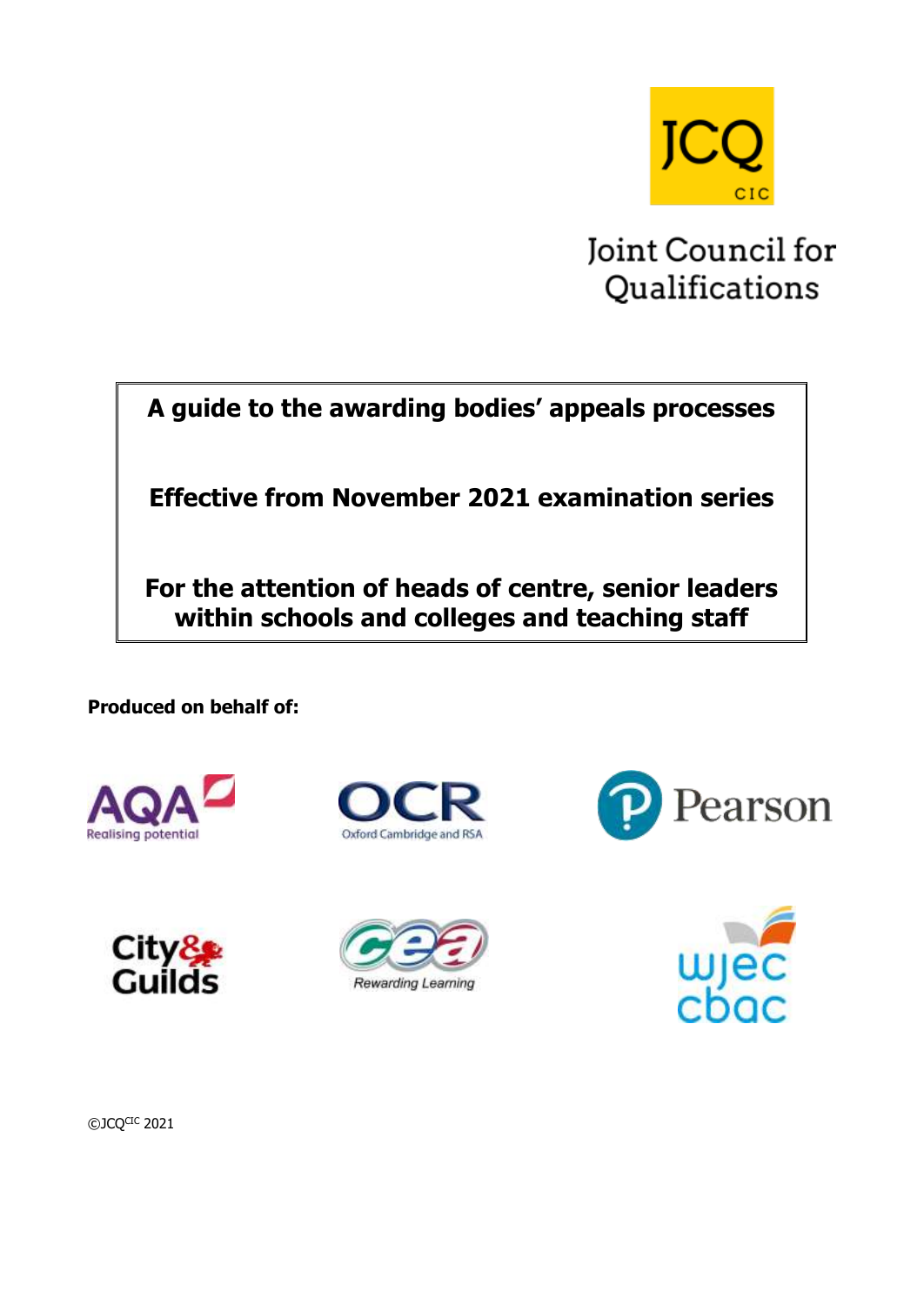| <b>Contents</b>                                                                                                             | Page         |
|-----------------------------------------------------------------------------------------------------------------------------|--------------|
| Introduction                                                                                                                | $\mathbf{1}$ |
| Appeals against the outcomes of post-results services<br>(clerical re-checks, reviews of marking and reviews of moderation) | 2            |
| Appeals against decisions made in cases of malpractice                                                                      | 5            |
| Appeals relating to access arrangements, reasonable adjustments<br>and special consideration                                | 7            |
| The procedure for appeal hearings                                                                                           | 9            |
| Further avenues of appeal                                                                                                   | 13           |
| <b>Timescales</b>                                                                                                           | 13           |
| Review of other administrative decisions                                                                                    | 13           |
| Application for an appeal (Form JCQ/App1)                                                                                   | 14           |
| Appendix A - Awarding body contact details                                                                                  | 17           |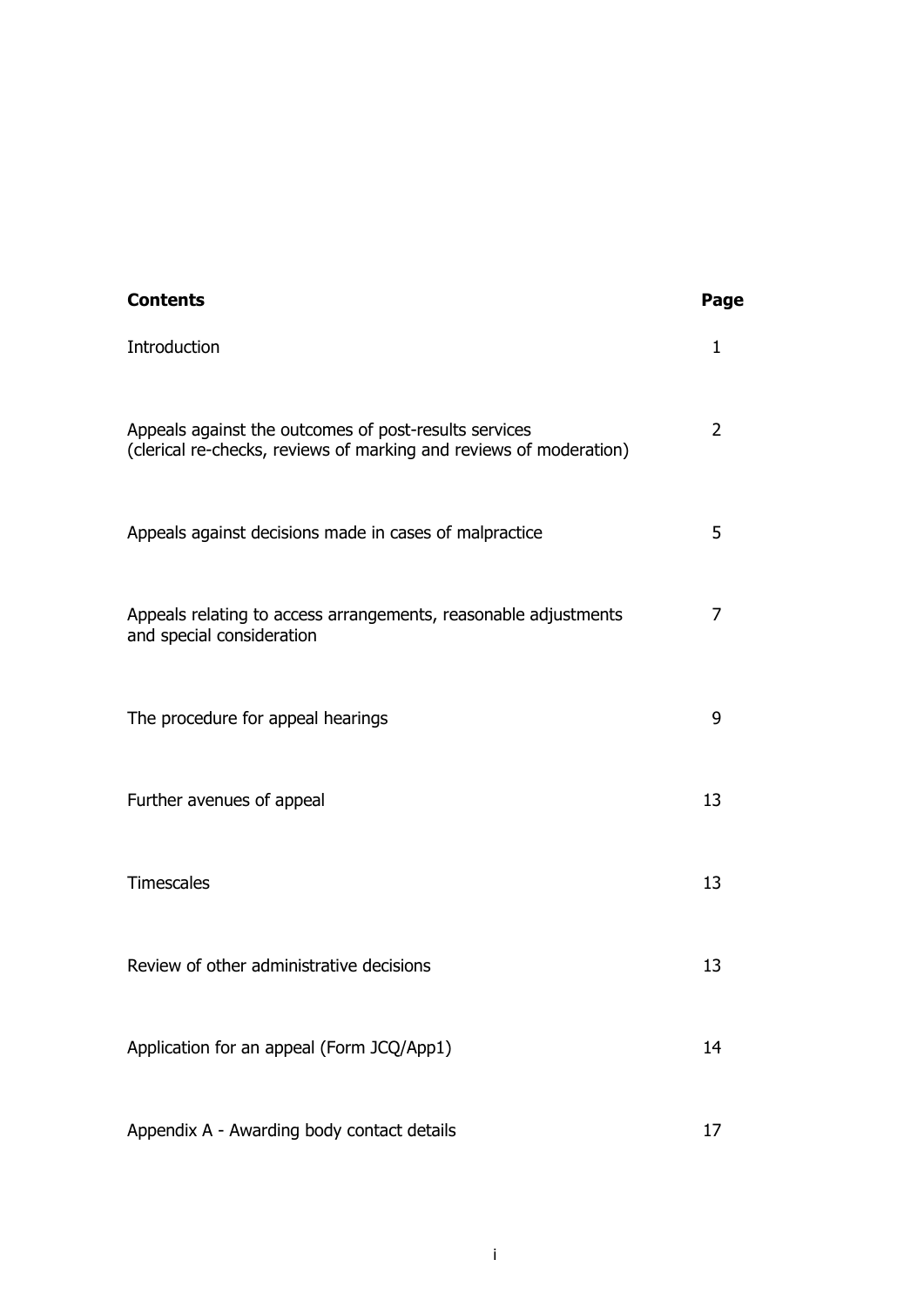# **Introduction**

- 1. This booklet sets out the processes for appealing against decisions made by the JCQ awarding bodies in relation to:
	- AEA
	- AQA Applied General qualifications
	- AOA Level 1, Level 2 and Level 3 Technical qualifications
	- Cambridge Nationals
	- Cambridge Technicals
	- City & Guilds Level 2 and Level 3 Technical qualifications
	- Edexcel Awards in mathematics
	- Edexcel International A-level
	- Edexcel International GCSE
	- $\bullet$  FLC
	- Essential Skills (Wales)
	- FSMQ
	- GCE AS and A-level
	- GCSE
	- Pearson BTEC (external assessments only)
	- Project qualifications
	- WJEC Level 1 and Level 2 General qualifications
	- WJEC Vocational Awards & Certificates
	- WJEC Level 3 Applied qualifications
	- WJEC Skills Challenge Certificate (Welsh Baccalaureate).

If the qualification you are concerned about is not one of these, then please refer to the individual awarding body's documentation.

- 2. These procedures meet the requirements of the three qualification regulators for England, Wales and Northern Ireland (Ofqual, Qualifications Wales and CCEA): their regulatory documentation underpins the awarding bodies' appeals processes.
- 3. Awarding bodies accept appeals in relation to three areas of their work. These are:
	- Appeals against results **see page 2**.
	- Appeals against malpractice decisions **see page 5**.
	- Appeals against decisions made in respect of access arrangements, reasonable adjustments and special consideration – **see page 7.**

In addition, some other administrative decisions, such as cases of missing scripts, may be subject to review by awarding body officers.

- 4. This booklet devotes a separate section to each of these types of appeal. As there is similarity in the way all appeals are handled, this will lead to some repetition of information.
- 5. Where a centre wishes to query or discuss any aspect of an awarding body's interpretation or application of the procedures detailed in this document, the relevant awarding body's appeals officer should be contacted (**see Appendix A, page 17**).
- 6. Awarding bodies may charge a fee for each stage of an appeal against the outcome of a clerical re-check, a review of marking or a review of moderation. Details of these fees can be obtained from the awarding body concerned. The fee will be refunded/waived if the appeal is upheld.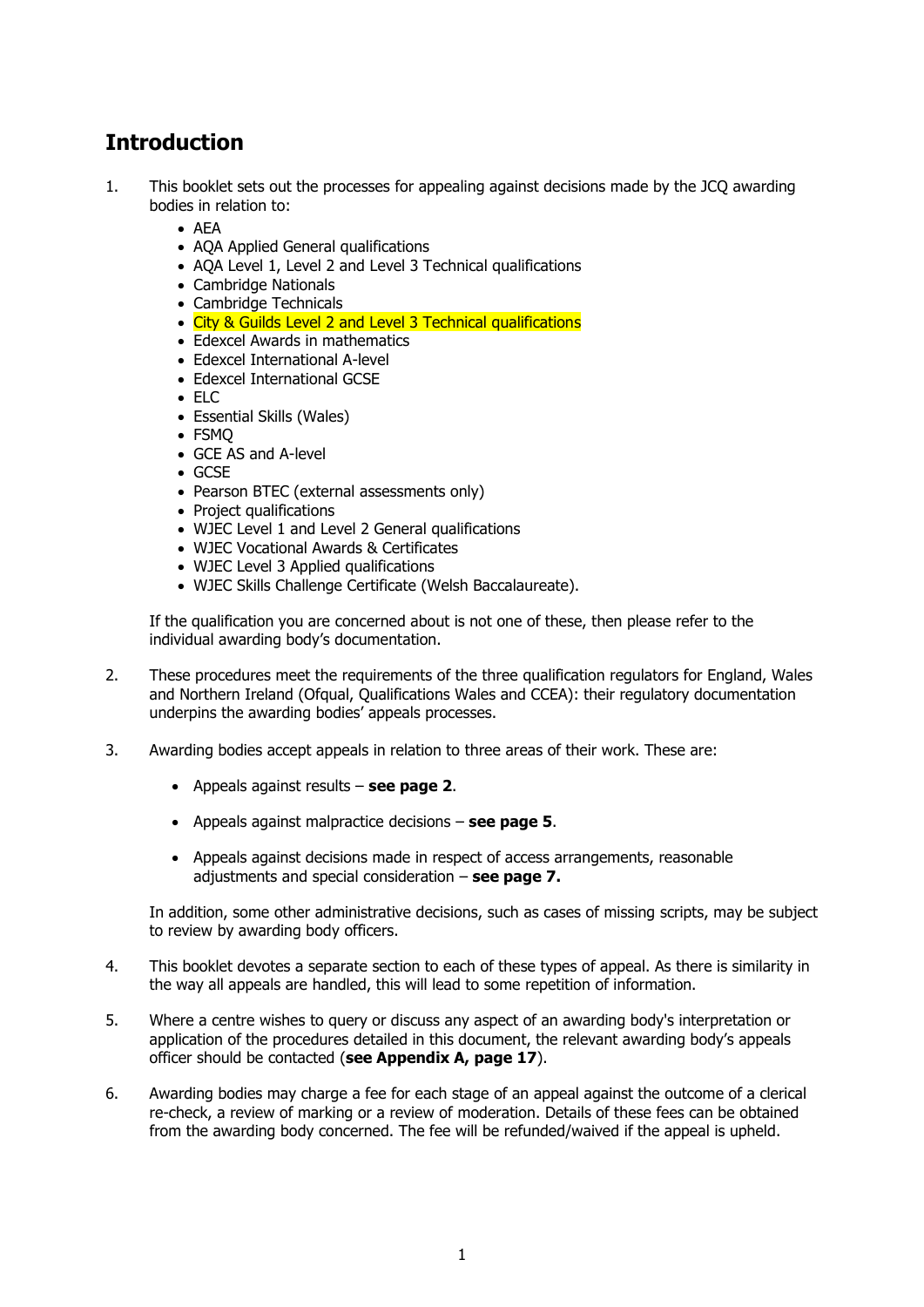# **Appeals against the outcomes of post-results services (clerical re-checks, reviews of marking and reviews of moderation)**

#### **Who can appeal and when?**

7. Appeals for internal candidates **must** be submitted by the **head of centre**.

A head of centre can appeal against the outcome of a clerical re-check, a review of marking or a review of moderation.

A private candidate may submit an application for an appeal directly to an awarding body.

A private candidate can appeal against the outcome of a clerical re-check or a review of marking.

- 8. Please note that internal candidates and/or their parents/carers are **not** entitled to appeal directly to the awarding body. Representations **must** be made to the head of centre where the candidate was entered or registered. The head of centre's decision as to whether to proceed with an appeal is subject to the centre's internal appeals arrangements.
- 9. Appeals **must not** be submitted by the head of centre or private candidate until the outcome of the relevant post-results service.
- 10. An appeal may be submitted if the appellant\* considers that either:
	- a marking or moderation (or a review of marking/moderation) error has occurred; or
	- the awarding body did not apply its procedures consistently, properly or fairly.

\*The appellant is the head of centre or private candidate who submits the appeal.

11. In its guidance for Qualification Level Conditions, Ofqual defines marking error and moderation error ground for appeal as follows:

'A Marking Error is defined as the awarding of a mark which could not reasonably have been awarded given the evidence generated by the Learner, the criteria against which Learners' performance is differentiated and any procedures of the awarding organisation in relation to marking, including in particular where the awarding of a mark is based on  $-$  (see below)'

'A Moderation Error is defined as a moderation outcome which could not reasonably have been arrived at given the evidence generated by Learners which was considered for the purpose of Moderation, the centre's marking of that evidence, the criteria against which Learners' performance is differentiated and any procedure of the awarding organisation in relation to moderation, including in particular where the outcome of moderation is based on -

- an administrative error;
- a failure to apply such criteria and procedures to the evidence generated by the Learner(s) where that failure did not involve the exercise of academic judgment; or
- an unreasonable exercise of academic judgment'.
- 12. If an application for an appeal is accepted, an investigation into candidates' or centre's results, and the awarding body's procedures, will follow. Appeals accepted for investigation on procedural grounds will not generally involve a further review of candidates' work.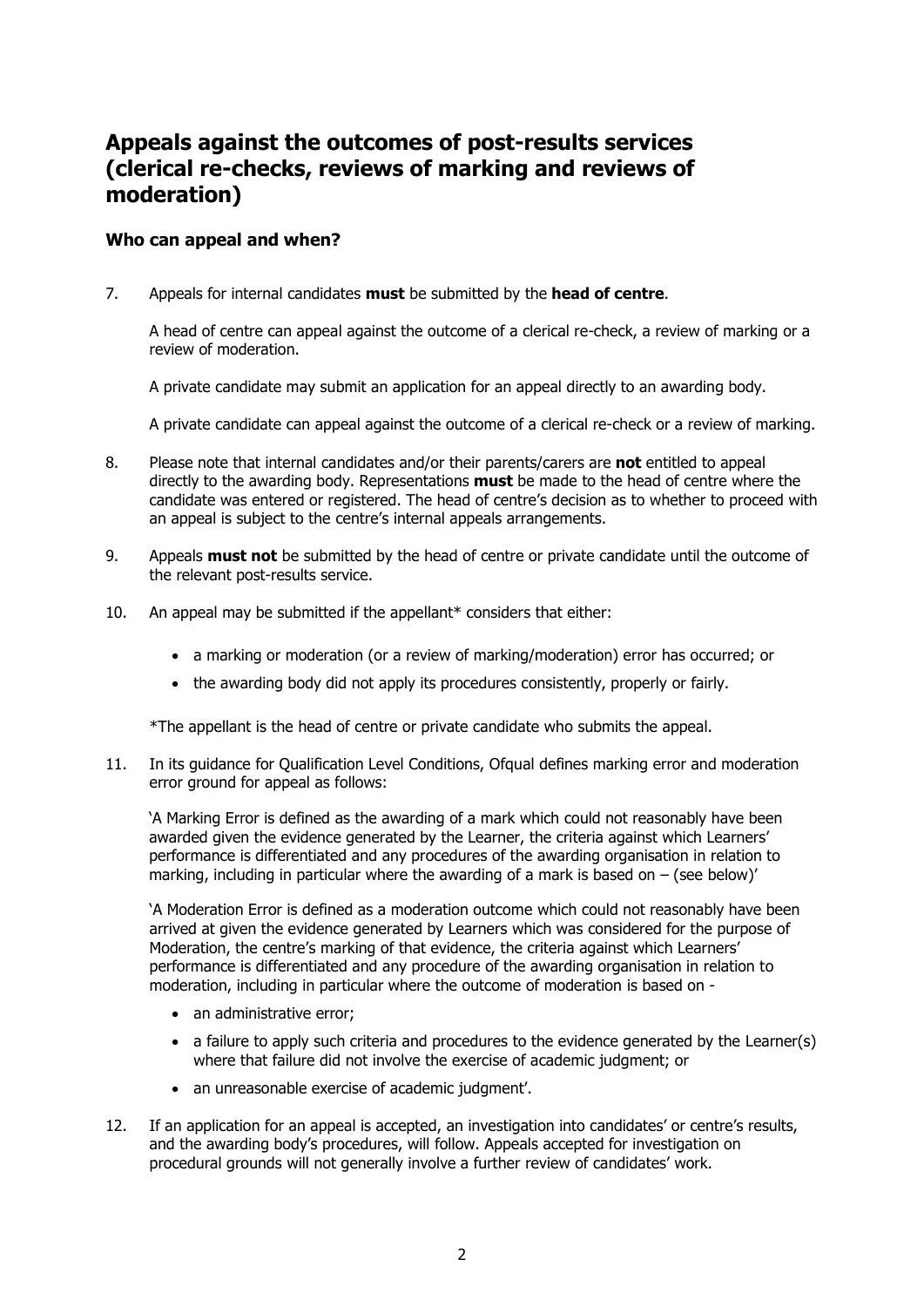13. If an original hard copy script has been returned to the centre under the Access to Scripts service, it **cannot** form part of a review of marking or a subsequent appeal. However, if a scanned copy of the script was produced by the awarding body at the time of marking this may be used as the basis for these processes.

#### **How to appeal**

14. The head of centre or a private candidate (the appellant) should submit a written request for an appeal to the relevant awarding body. A list of the awarding bodies' contact details is provided in **Appendix A, page 17.** There is also a form (JCQ/App1) that may be used (**see page 14**).

#### 15. **Appeals must be made within 30 calendar days of the awarding body issuing the outcome of the clerical re-check, review of marking or review of moderation ("the Outcome").**

If the reasons for the Outcome and/or a copy of the script(s) have been provided within 15 calendar days of the awarding body issuing the Outcome, an application for an appeal must still be submitted within 30 calendar days of receiving the Outcome.

If the reasons for the Outcome and/or a copy of the script(s) have been provided beyond 15 calendar days of the awarding body issuing the Outcome, an application for an appeal must be submitted within 15 calendar days of receiving these.

- 16. The appellant **must** set out clearly and concisely the grounds for the appeal using Form JCQ/App1 – see **page 14**.
- 17. When an application for an appeal is received, the awarding body will decide whether it will be accepted or not.
- 18. The decision whether to accept the application for an appeal is based on:
	- the validity of the grounds for the appeal as put forward by the appellant;
	- whether a clerical re-check, a review of marking or a review of moderation has been completed;
	- the timescale of the application.

If an application for an appeal is not accepted, the reason(s) for this will be given.

#### **What happens during the preliminary stage of an appeal?**

- 19. The preliminary stage involves an investigation of the case by an awarding body officer who has not had any previous involvement with or personal interest in the matter. This preliminary stage will include consideration of the written submission from the appellant.
- 20. After the preliminary stage the case will either be not upheld or upheld in whole or in part.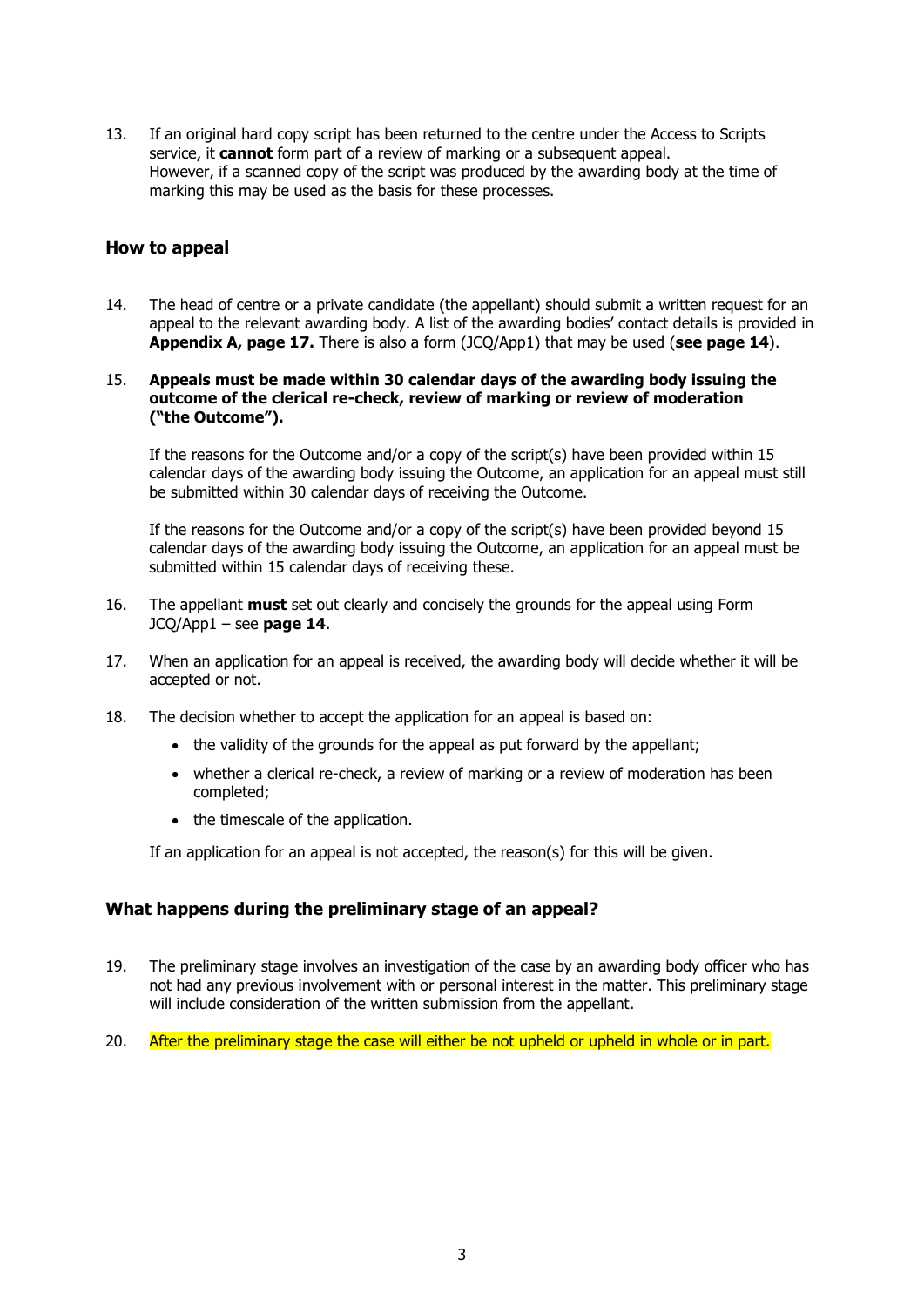- 21. If the case is upheld, any necessary further work on the candidates' scripts or results will be undertaken. Any such work will always be carried out in accordance with awarding body and inter-board JCQ agreed procedures.
- 22. The preliminary stage outcome letter with reasons will be sent to the appellant. The letter will also detail the next available stage of the appeals process. Following the preliminary stage, the appellant may pursue the appeal to a hearing.

The appellant is the head of centre or private candidate who submits the appeal.

#### **Appeal hearings**

- 23. Where the appellant wishes to proceed to the next stage of the appeal (a hearing), a written request (using Form JCQ/App1) for an appeal hearing **must** be sent to the relevant awarding body. **(Contact details are provided in Appendix A, page 17.)**
- 24. **A request for an appeal hearing must be made within 14 calendar days of receipt of the preliminary appeal outcome letter. Awarding bodies will reject appeals made outside of this timescale.**
- 25. An appeal hearing is designed to ensure that the appellant has a formal opportunity to present their case to an impartial body. A member of centre staff **must** represent the centre at the appeal hearing for internal candidate appeals.

The procedure followed at the appeal hearing is set out in **paragraphs 55-77**.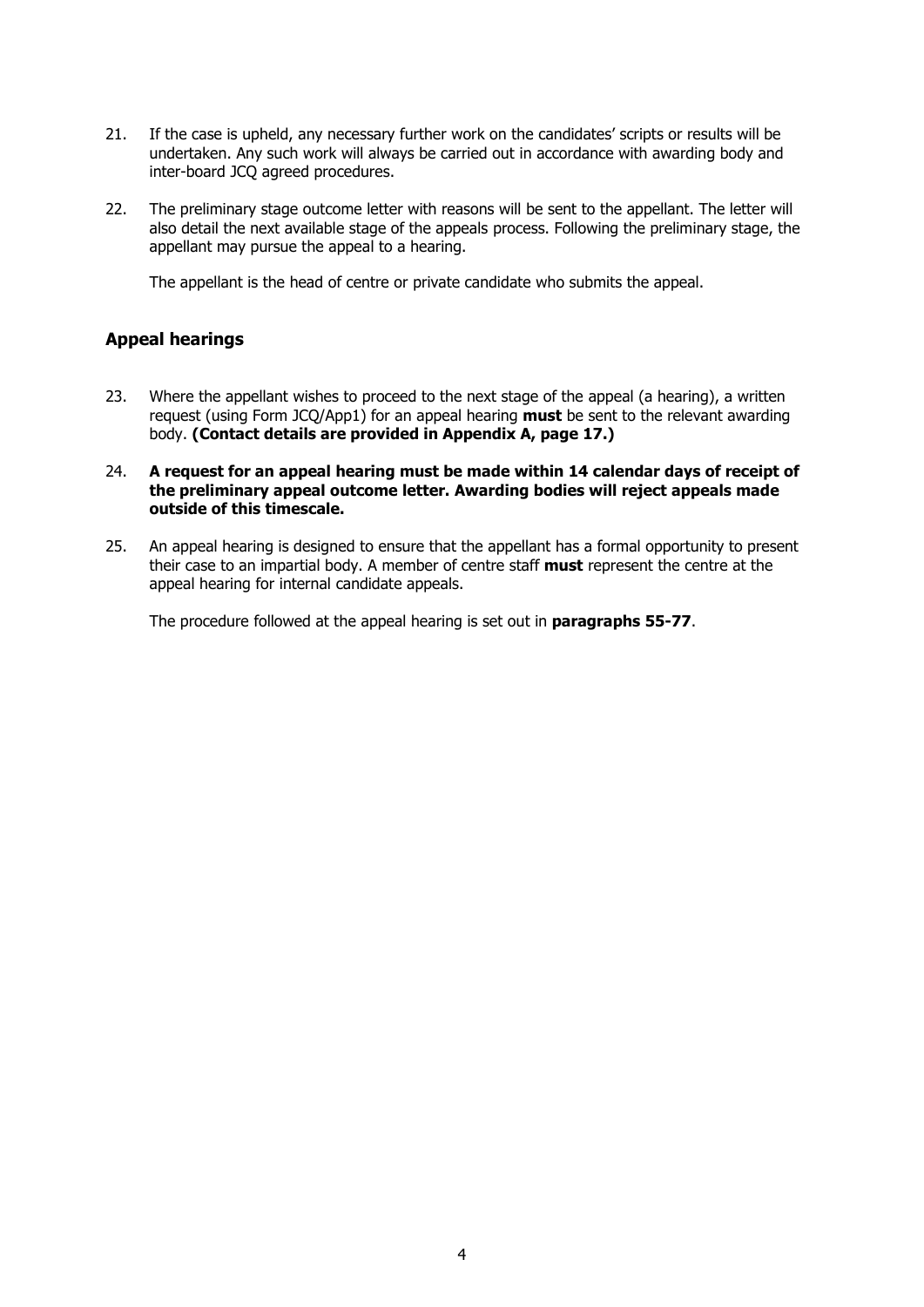# **Appeals against decisions made in cases of malpractice**

#### **Introduction**

- 26. Malpractice, maladministration or non-compliance, includes any act, default or practice which is a breach of the published JCQ regulations and awarding body requirements including, for example, that which:
	- compromises, attempts to compromise or may compromise the process of assessment, the integrity of any qualification or the validity of a result or certificate; **and/or**
	- damages the authority, reputation or credibility of any awarding body or centre or any officer, employee or agent of any awarding body or centre.
- 27. Awarding bodies' decisions on malpractice cases are based on an inter-board agreement which is reflected in the JCQ publication Suspected Malpractice – Policies and Procedures. This booklet can be downloaded from the JCQ website: [http://www.jcq.org.uk/exams](http://www.jcq.org.uk/exams-office/malpractice)[office/malpractice](http://www.jcq.org.uk/exams-office/malpractice)
- 28. Decisions in cases of suspected malpractice are usually made by a dedicated and trained team of officers at the relevant awarding body. In cases of serious malpractice, the decision may be made by a committee of senior officers or an external committee.
- 29. Appeals may be initiated against a finding of malpractice and/or the sanction imposed by the awarding body. **It is not possible to appeal against a decision to take no further action or against a sanction which is perceived to be too lenient**.

#### **Who can appeal?**

30. A head of centre may appeal against a finding of malpractice and/or the sanction imposed on the centre or members of staff (including contracted workers), and on behalf of candidates entered or registered through the centre.

A head of centre **must** inform candidates that he/she is submitting an appeal on their behalf. The candidate may submit a statement.

- 31. A member of centre staff or personnel contracted to a centre (e.g. an external invigilator) may appeal against a finding of malpractice and/or the sanction imposed on him/her.
- 32. A private candidate, or a third party (i.e. a person other than an internal candidate or their parents/carers), may appeal against a finding of malpractice and/or the sanction imposed on him/her directly to the relevant awarding body.
- 33. Please note that internal candidates and/or their parents/carers are **not** entitled to appeal directly to the awarding body. Representations **must** be made to the head of centre where the candidate was entered or registered. The head of centre's decision as to whether to submit an application for an appeal is subject to the centre's internal appeals arrangements.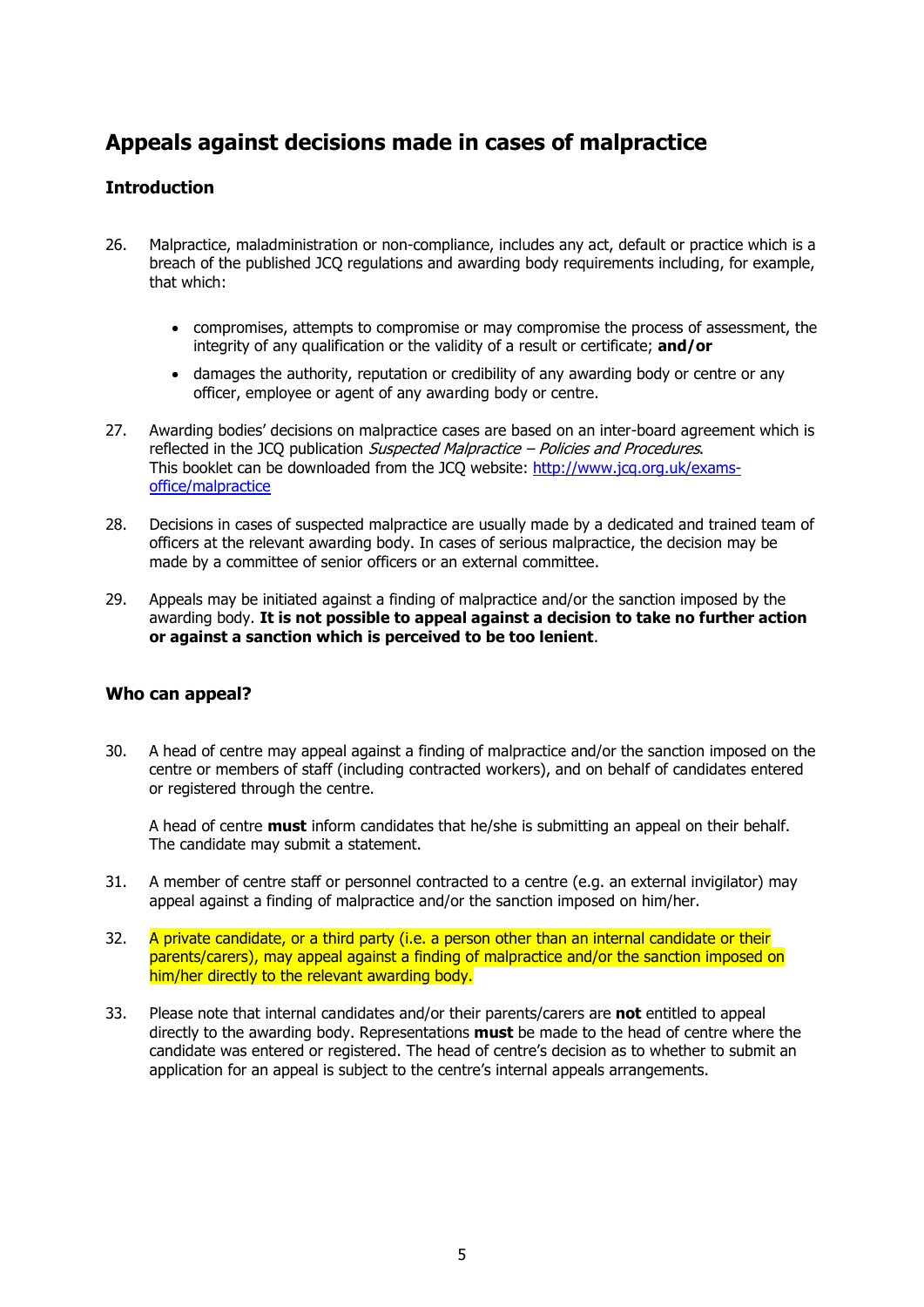#### **How to appeal**

34. The appellant should submit an application for an appeal to the relevant awarding body. Awarding bodies' contact details are provided in **Appendix A, page 17**. There is also a form (JCQ/App1) that may be used (**see page 14**).

#### 35. **Applications for an appeal should be made within 14 calendar days of receiving the malpractice decision. Awarding bodies may reject appeals made outside of this timescale.**

- 36. The appellant submitting an application for an appeal **must** set out as clearly and concisely as possible the grounds for the appeal and **must** include any further evidence relevant to supporting the appeal.
- 37. Appeals **must** be based on reasonable grounds which relate to the incident in question. The following are accepted as reasonable grounds:
	- the incident was not dealt with in accordance with the published procedures as detailed in the JCQ publication *Suspected Malpractice – Policies and Procedures*;
	- the decision was unreasonable in light of the evidence presented to the Malpractice Committee;
	- further evidence (including medical evidence) has come to light which may change the awarding body's decision;
	- the sanction imposed is disproportionate to the seriousness of the malpractice.
- 38. The following do not, by themselves, constitute grounds for an appeal:
	- the individual did not intend to cheat;
	- the individual has an unblemished academic record;
	- the individual could lose a FEI/HEI place or employment:
	- the individual regrets his/her actions.

#### **What happens during a malpractice appeal investigation?**

39. When an application for an appeal is received, it is checked by the awarding body. The context and grounds of the appeal and the supporting documentation are checked for their validity and how the appeal may best be processed. **It is important that all relevant documentation is included at this point, as there will be limited opportunities to submit additional information later on in the process.** The awarding body will contact the appellant to acknowledge receipt of the appeal and advise on the process to be followed. The awarding body reserves the right to inform heads of centre where relevant.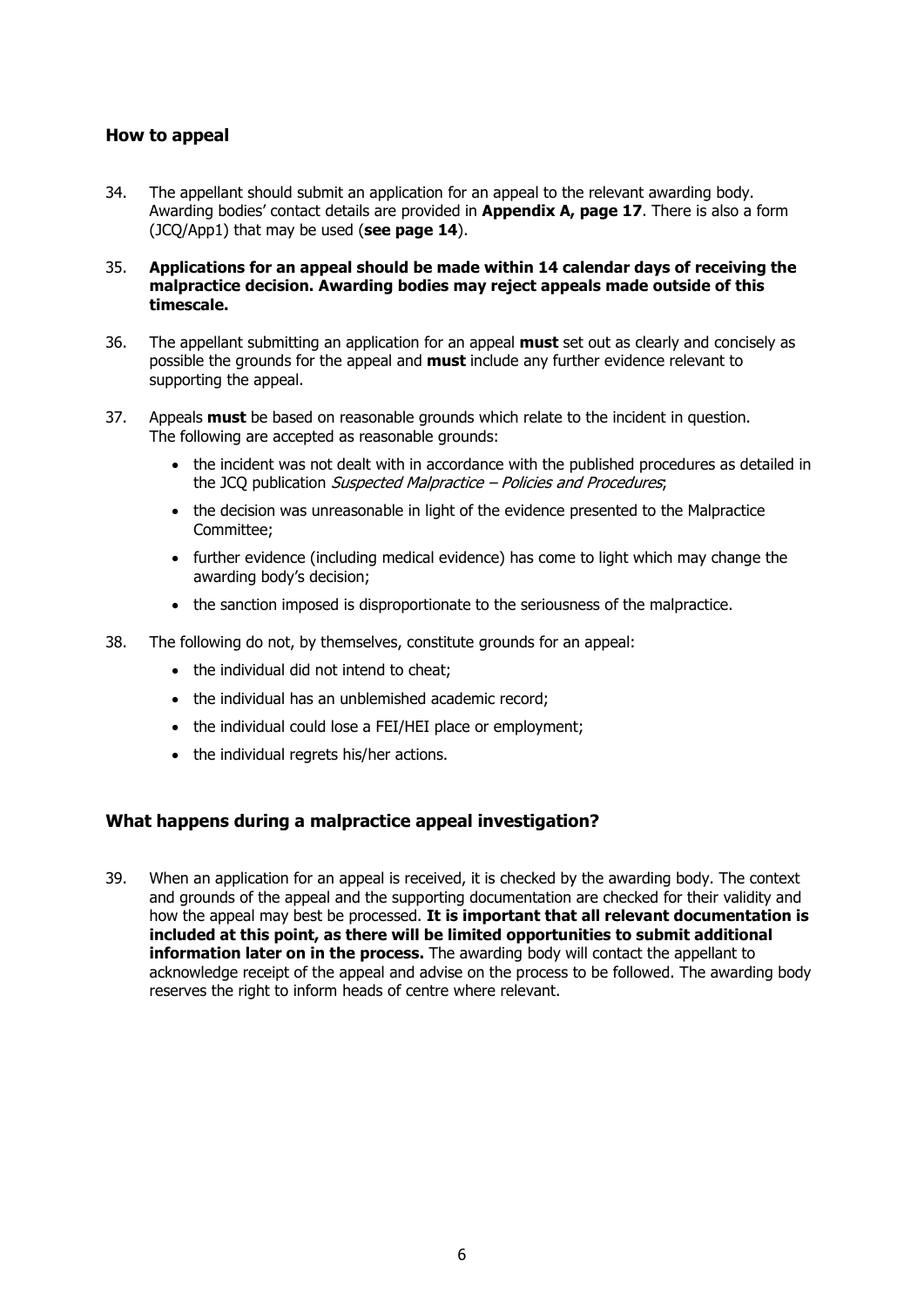- 40. The awarding body may:
	- refer the matter for fresh consideration to an appropriate individual who has not had any previous involvement with or any personal interest in the matter. At this stage the appeal may be upheld or not upheld. If the appellant remains dissatisfied with the outcome of this consideration, they may proceed to an appeal hearing. **A request for an appeal hearing must be made within 14 calendar days of receipt of the preliminary appeal outcome letter. Awarding bodies will not accept appeals made outside of this timescale.**
	- refer the matter to an appeal hearing. The procedure followed at the appeal hearing will be as set out in **paragraphs 55-77**;
	- not accept the appeal for investigation because no valid reasonable grounds for appeal have been provided.

# **Appeals relating to access arrangements, reasonable adjustments and special consideration**

#### **Introduction**

- 41. The awarding bodies recognise that there are some candidates who may be prevented from demonstrating their achievement because of:
	- a permanent or long-term disability, learning difficulty or medical condition;
	- a temporary disability, illness or indisposition immediate to or at the time of the examination;
	- circumstances at the time of or during the examination or assessment.
- 42. **Access arrangements and reasonable adjustments** are **pre-examination adjustments** approved before an examination or assessment. They allow candidates with special educational needs, disabilities or temporary injuries to access the examination or assessment.
- 43. **Special consideration** is an adjustment to a candidate's mark or grade to reflect temporary illness, injury or other indisposition **at the time of the examination or assessment**.
- 44. Access arrangements, reasonable adjustments and special consideration decisions are based on inter-awarding body procedures. The principles and regulations governing access arrangements and special consideration are set out in the JCQ publications Access Arrangements and Reasonable Adjustments and A guide to the special consideration process. These publications can be found on the JCQ website:<http://www.jcq.org.uk/exams-office>
- 45. If, after consulting the respective document which outlines the decision in relation to the access arrangement(s), reasonable adjustment(s) or special consideration that apply for a candidate or candidates, the head of centre or private candidate who is the subject of the relevant decision, ('the appellant') disagrees with the decision made and reasonably believes that the awarding body has not followed due procedures, a written request setting out the grounds for a preliminary appeal should be forwarded to the relevant awarding body. A list of the awarding bodies' contact details is provided in **Appendix A, page 17**. There is also a form (JCQ/App1) that may be used (**see page 14**).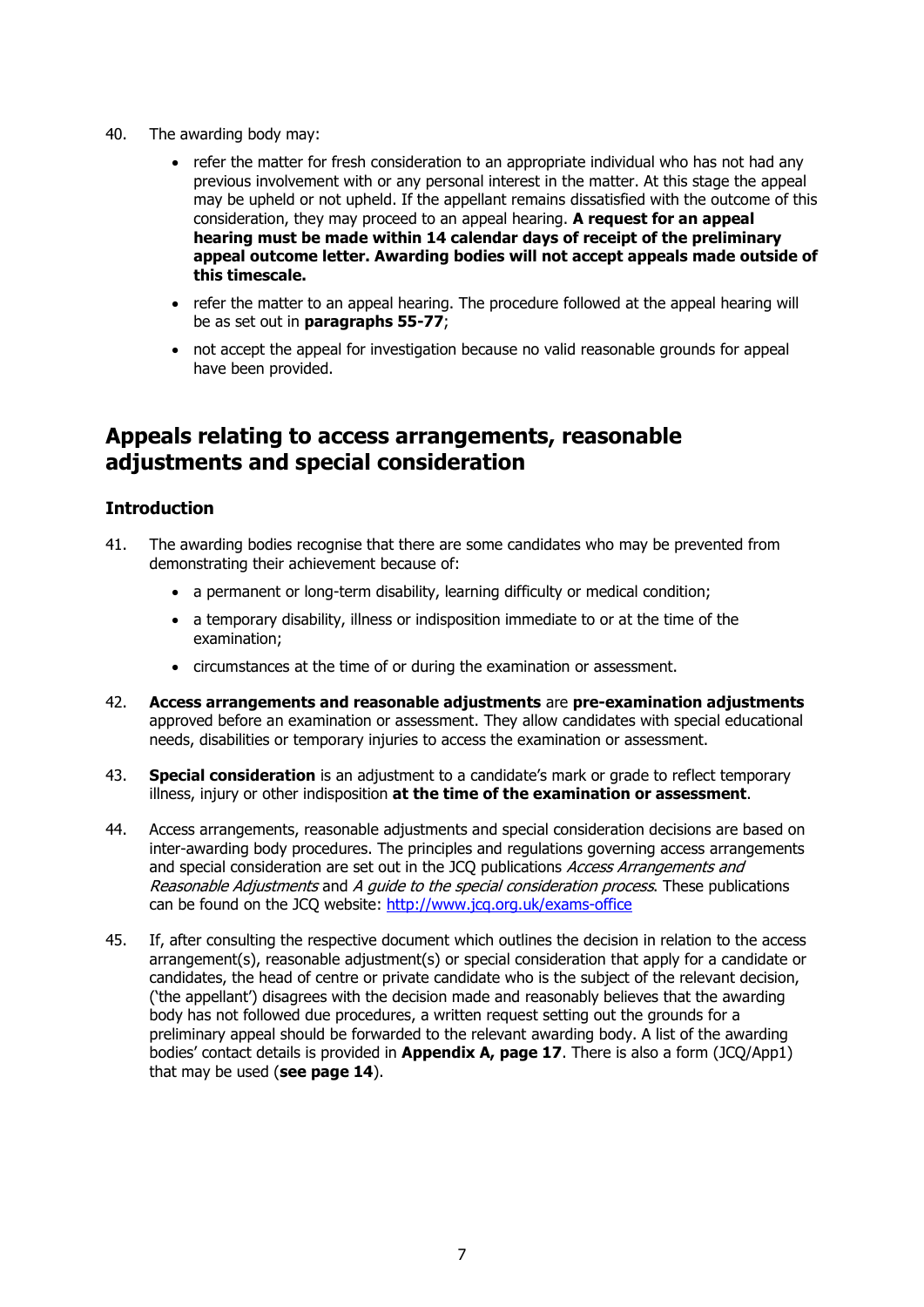#### **Who can appeal?**

- 46. Applications for appeals may only be accepted from a head of centre (on behalf of a candidate or a group of candidates) or private candidates.
- 47. Internal candidates and/or their parents/carers are **not** entitled to appeal directly to the awarding body. Representations **must** be made to the head of centre where the internal candidate was entered or registered. The head of centre's decision as to whether to proceed with an appeal is subject to the centre's internal appeals arrangements.

#### **How to appeal**

- 48. Before undertaking an appeal, it may help if the appellant discusses the situation with the relevant awarding body. Such discussions will sometimes resolve the matter without recourse to appeal.
- 49. **The appeal request should be made within 14 calendar days of receiving the original decision and should set out clearly and concisely the grounds for the appeal.** Form JCQ/App1 should be used – **see page 14. Awarding bodies may not accept appeals made outside of this timescale.**

#### **What happens during the preliminary stage of an appeal?**

- 50. The preliminary stage of an appeal process involves an investigation of the case by an officer or officers of the relevant awarding body. The officer will not have had a previous connection with, or any personal interest in the case. The preliminary stage will consider the written submission from the appellant and will involve a review of all relevant guidance, any precedent and the procedures that were followed in arriving at the decision which is subject to appeal.
- 51. The preliminary stage outcome letter with reasons will be sent to the appellant when the review is complete.

#### **Appeal hearing**

- 52. If the appellant disagrees with the outcome of the preliminary stage, a written request for an appeal hearing should be sent to the relevant awarding body. A list of the awarding bodies' contact details is provided in **Appendix A, page 17**. There is also a form (JCQ/App1) that may be used (**see page 14**). The awarding body will make arrangements for a hearing.
- 53. **This appeal request should be made within 14 calendar days of receiving the outcome of the preliminary appeal.**
- 54. The procedure followed at the appeal hearing will be as set out in **paragraphs 55-77**.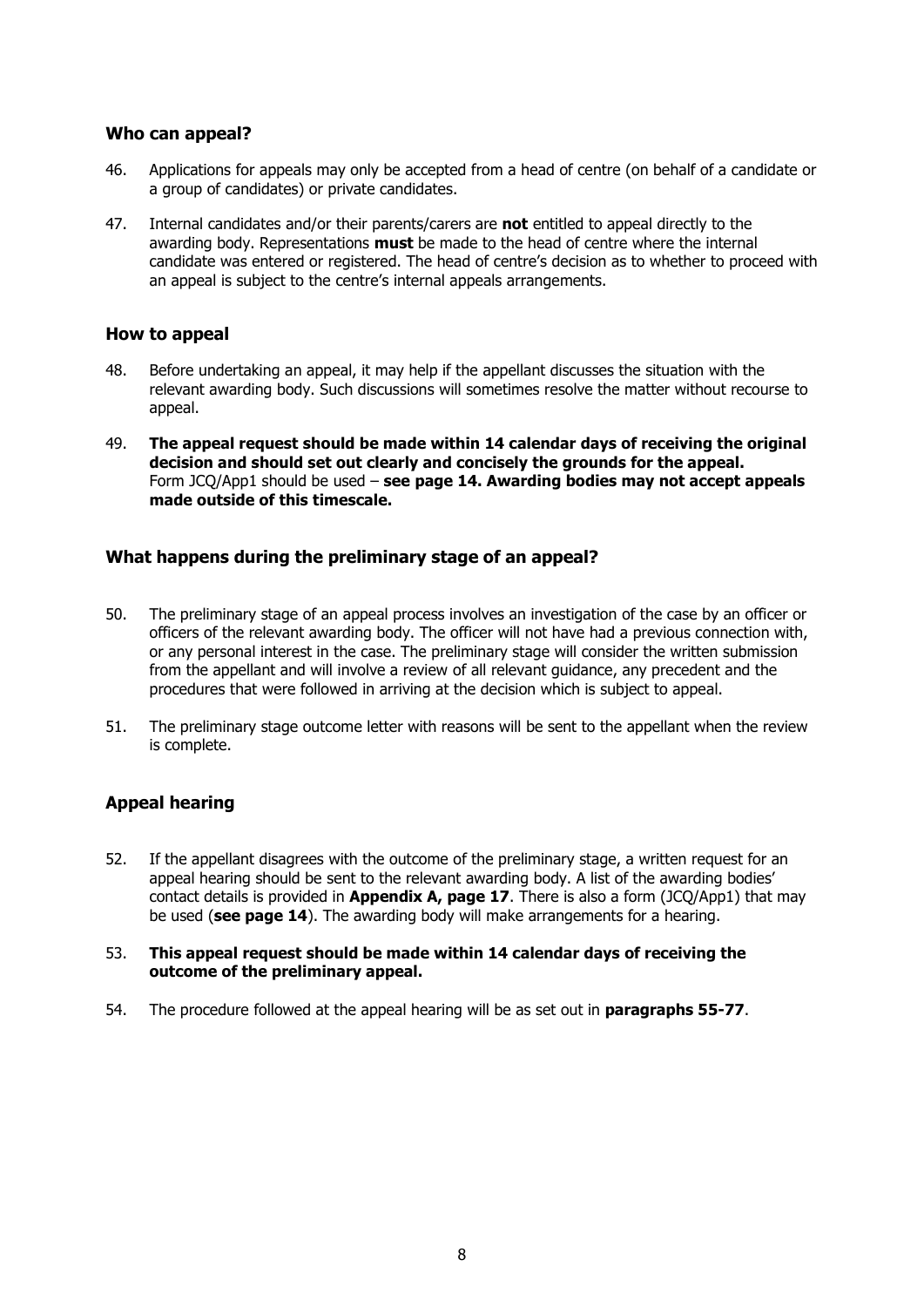# **The procedure for appeal hearings**

### **Before the hearing**

- 55. The appellant will have submitted an application for an appeal hearing within 14 calendar days of the outcome of the preliminary stage being received.
- 56. **The application must clearly set out both the grounds of appeal and all supporting documentation. It is important that all relevant documentation is included at this point, as there will be limited opportunities to submit additional information later on in the process. The awarding bodies reserve the right to produce material in rebuttal of any appeal application.**
- 57. For an appeal hearing, an awarding body typically convenes a panel of three or four people. They will be drawn from a larger pool of individuals who are not directly employed by the awarding body and who have been trained in the task of deciding appeals.

At least one of the panel members will be an 'independent member'. Independent members are individuals who have had no employment or other connection with that awarding body for at least the previous five years.

- 58. Appellants will be expected to participate in the appeal hearing.
- 59. If when notified of the date set for the appeal panel hearing, the appellant does not attend without good reason, the hearing may proceed in their absence.
- 60. The appellant may be accompanied by a friend, colleague or union representative but names and contact details of all representatives **must** be provided to the awarding body **no later than seven calendar days before the date of the hearing**. It would not generally be expected that the appellant's attendees would exceed three in number.
- 61. The awarding bodies may also call any representatives relevant to the case. It would not generally be expected that awarding body representatives would exceed three in number.
- 62. Internal candidates and/or their parents/carers **will not** be called as representatives but may attend as observers with the prior permission of the Chair of the panel. Observers **are not** entitled to present cases or to engage in questioning any parties at the hearing, but they may make statements at the discretion of the Chair of the panel.
- 63. Other observers may attend hearings with the approval of the Chair.
- 64. Legal representation is not normally permitted at an appeal hearing, as an appeal hearing is not a legal function.
- 65. If the appellant wishes to be legally represented, this **must** be discussed with the awarding body before a hearing date is finalised. If legal representation for the appellant is agreed, the awarding body may also be legally represented.
- 66. A copy of all materials (correspondence/documents/reports etc) relating to the appeal will be forwarded to the appeals panel members and the appellant no later than seven calendar days prior to the hearing. Only in the most exceptional circumstances will the Chair permit additional materials to be tabled on the day of the hearing.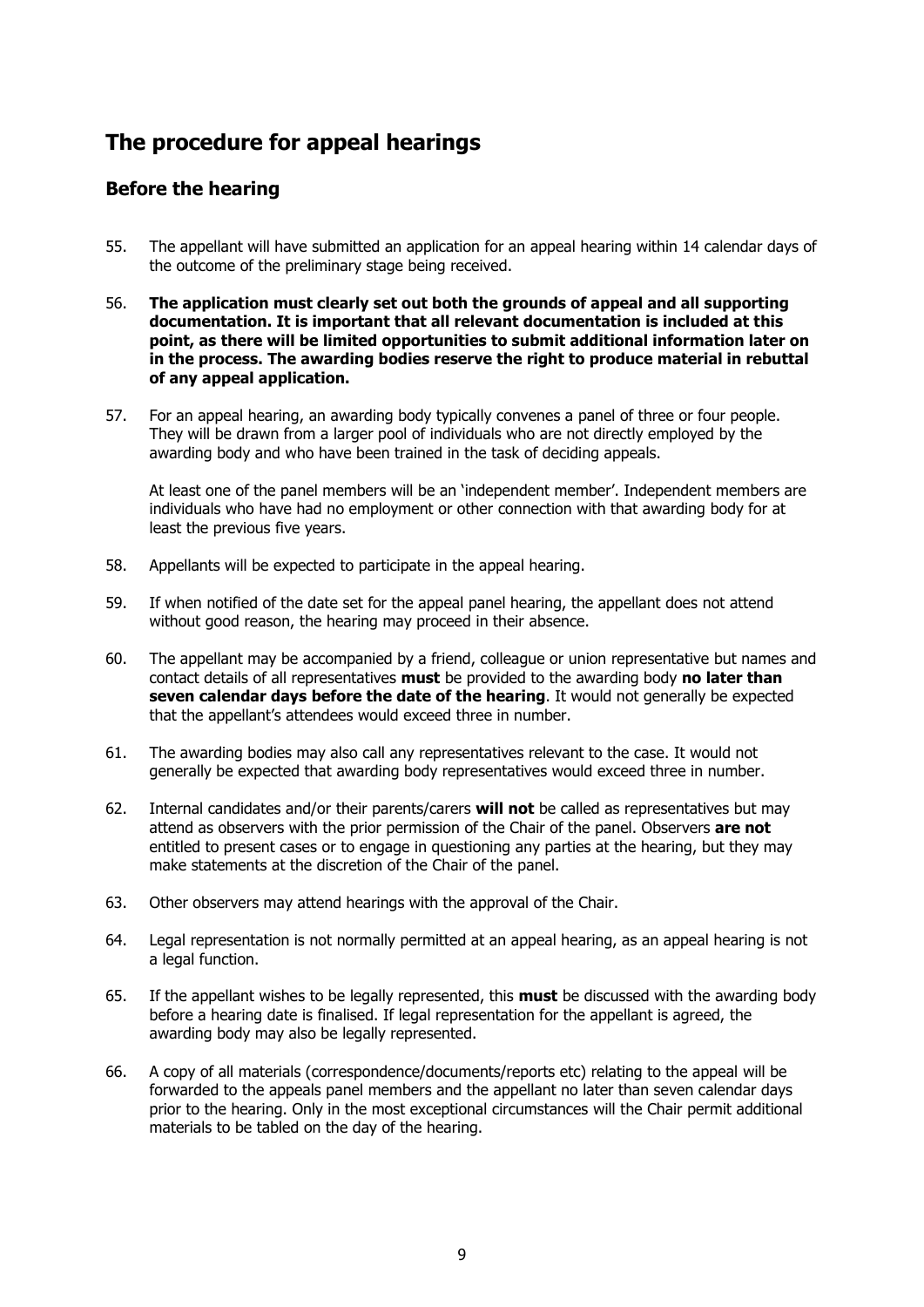67. Where any material is considered by the awarding body to be of a confidential nature, the awarding body may make such material available to the appeal hearing under such conditions as are necessary to protect the confidentiality of the material. The awarding body will ensure compliance with any relevant provisions of data protection legislation.

### **At the appeal hearing**

- 68. The appeal hearing will take the form of a re-examination of the evidence, comments and reports provided to and by the awarding body, and observations presented by the appellant.
- 69. **In an appeal concerning a clerical re-check, a review of marking or a review of moderation**, the test applied by the panel will be whether:
	- a) the awarding body has applied its procedures consistently, properly and fairly in arriving at judgements; and/or
	- b) there has been a marking or moderation error, or a review of marking or review of moderation error.

**In an appeal related to malpractice,** the panel will consider, on the balance of probabilities, whether there was sufficient evidence to support the finding of malpractice and how appropriate the original penalty or sanction was in light of the JCQ Malpractice regulations, awarding body precedents and any additional information provided by the appellant or awarding body.

**In an appeal focusing on access arrangements, reasonable adjustments or special consideration**, the panel will consider whether the awarding body's actions were consistent with the published procedures and were fair.

- 70. The normal procedure to be followed during appeal hearings is outlined below:
	- 70.1 A member of the panel will chair the hearing.
	- 70.2 The awarding body will be responsible for ensuring that a record of the proceedings is kept for seven years.
	- 70.3 The Chair will undertake introductions, outline the procedures to be followed and if appropriate, provide a summary of the case.

Each member will be asked to confirm at the start of the appeal hearing that they have not had a previous connection with, or any personal interest in the case. Specifically, that he/she has not been involved in any marking, moderation, review of marking or review of moderation of the candidate's work, or the candidate's centre, in the examination series in which the appeal arises.

The independent member(s) will make themselves known at the beginning of the appeal hearing.

The Chair will indicate that it is the role of all panel members to ensure that the hearing is conducted in accordance with the procedures detailed in this document.

- 70.4 The Chair may, at his/her discretion, accept written evidence from a third party unable or unwilling to attend the hearing (**see paragraph 66, page 9**).
- 70.5 The Chair will invite the appellant to present their case to the panel.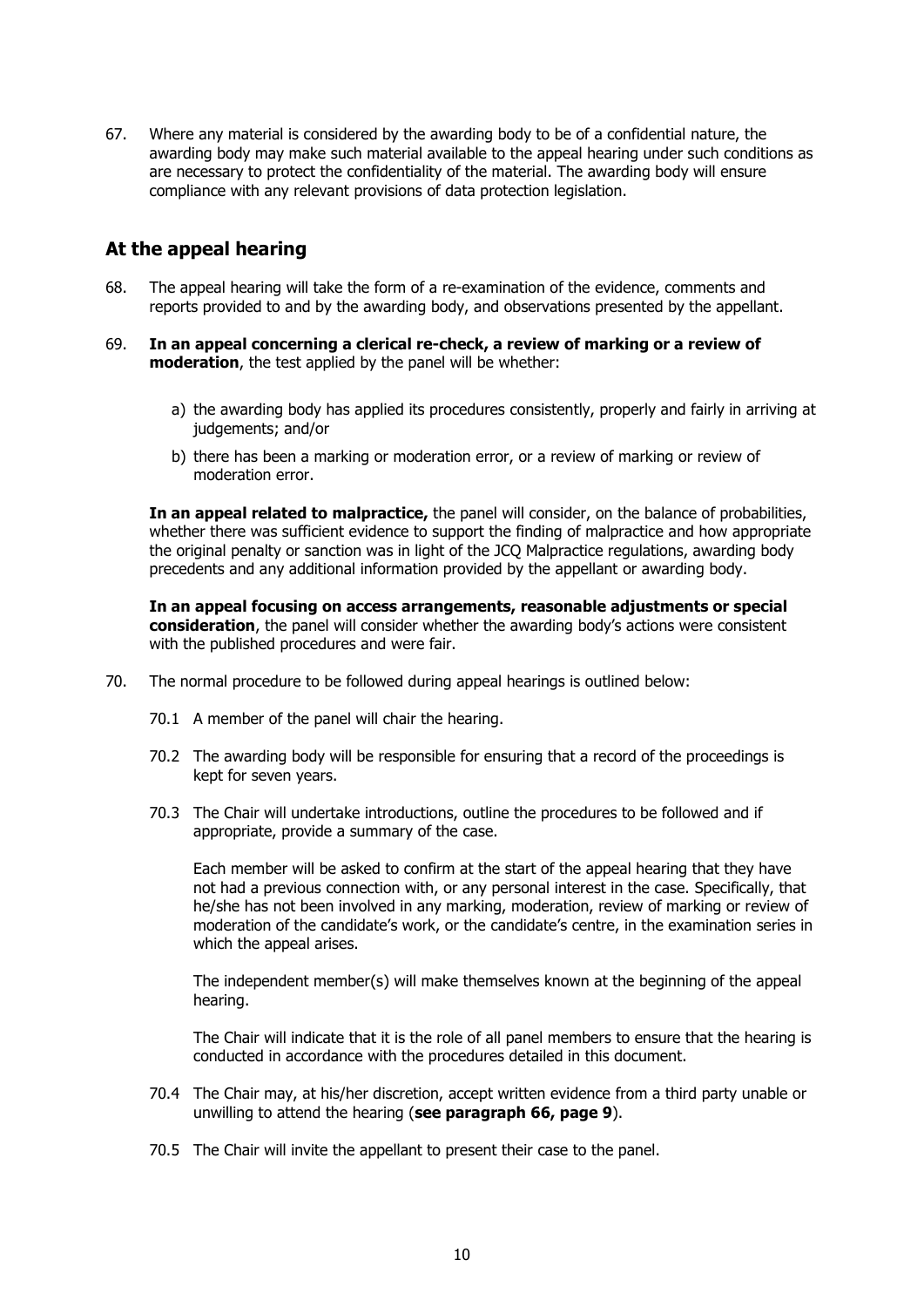- 70.6 The Chair will then offer the representative(s) of the awarding body the opportunity to question the appellant.
- 70.7 The Chair and the panel members will then have the opportunity to question the appellant.
- 70.8 The Chair will then invite the representative(s) of the awarding body to present their case to the panel.
- 70.9 The Chair will offer the appellant the opportunity to question the representative(s) of the awarding body.
- 70.10 The Chair and the panel members will then have the opportunity to question the representative(s) of the awarding body.
- 70.11 The Chair will offer the representative(s) of the awarding body an opportunity to sum up their case, if they wish to do so. **Awarding bodies will not introduce new information at this stage.**
- 70.12 The Chair will then offer the appellant an opportunity to sum up their case, if they wish to do so. **Appellants will not introduce new information at this stage.**
- 70.13 The Chair will then invite the appellant and their representative(s) and the awarding body representative(s) to withdraw, but to remain in readiness for a brief time whilst the panel determines whether they wish to ask any further questions of either the appellant or the awarding body representative(s).
- 70.14 If the panel determines that they do wish to ask further questions, both the appellant and their representative(s) and the awarding body representative(s) will be asked to return to the hearing.
- 70.15 At the conclusion of all questions, the appellant and their representative(s), and the awarding body representative(s) will be informed that the hearing is complete and they may leave.
- 71. The panel will deliberate in private. In reaching its decision, the appeals panel will apply, as appropriate, the tests set out in **paragraph 69, page 10**. Where the appeal relates to the awarding body's procedures, the appeals panel will also consider whether any remedial action subsequently taken by the awarding body was sufficient to rectify the matter.

The appeals panel may decide to uphold the appeal or to reject it. If the appeal is upheld, the panel may:

- refer the matter back to the appropriate awarding body officer for further consideration on such basis as the panel may direct; or
- direct the awarding body to carry out further work;
- in a malpractice appeal, remove or confirm the finding of malpractice **and/or** confirm or amend the sanction.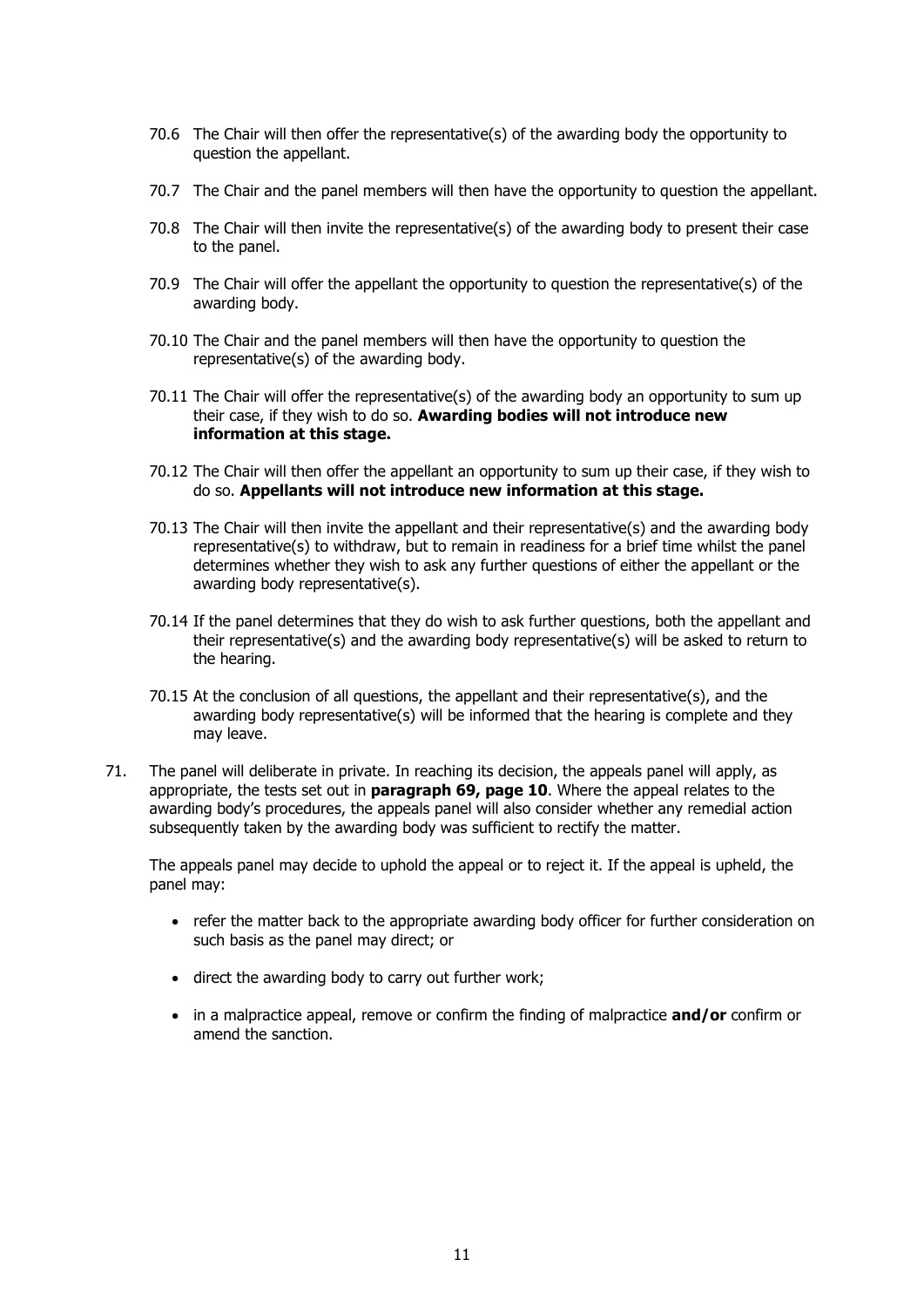## **After the appeal hearing**

72. Irrespective of whether the appeal is upheld, the panel may make recommendations to the awarding body on issues/concerns that emerged during the appeal hearing.

#### 73. **Any further work will be carried out in full compliance with regulatory requirements and inter-board JCQ agreed procedures.**

- 74. If the appellant and the awarding body were present at the hearing, the decision of the appeals panel will not normally be communicated to the appellant or to the awarding body representatives orally on the day of the hearing. The decision will be sent to the appellant, the head of centre (where relevant) and to the awarding body representative(s) no later than five working days after the hearing.
- 75. A summary report or transcript of the hearing may be provided to the appellant and to the awarding body representative(s) within 28 calendar days. **This report or transcript will be confidential to parties to the appeal.**
- 76. The appellant and the awarding body representatives will be offered the opportunity to correct errors of fact made in the report within 14 calendar days. The decision whether to accept amendments suggested by the appellant or by the awarding body representative(s) will be at the sole discretion of the Chair of the appeals panel.
- 77. **The hearing by the appeals panel will complete the awarding body's internal appeals procedures. No further appeal will be accepted by the awarding body.**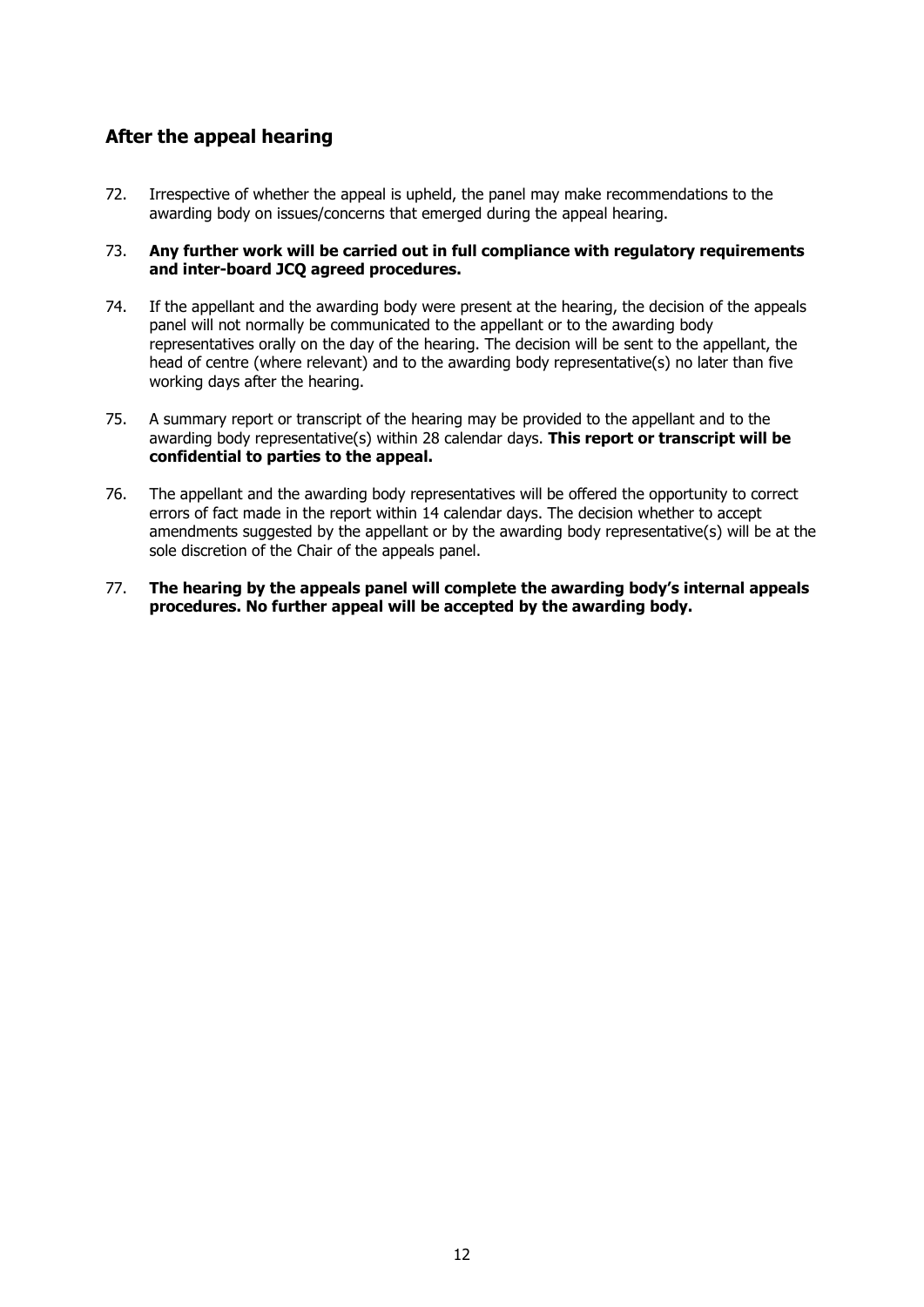# **Further avenues of appeal**

#### **Access arrangements, reasonable adjustments, special consideration and postresults services**

- 78. **For centres in England and Wales**, where dissatisfaction remains with the decision of the appeal hearing, an appeal may be made to the relevant Exam Procedure Review Service (EPRS). Please note that this service is confined to GCE, GCSE and Project qualifications. The Exam Procedure Review Service, which is provided by Ofqual in England and Qualifications Wales in Wales, has been set up to ensure that schools and colleges, and candidates and parents, are satisfied that grades issued by an awarding body are as fair and accurate as they can be.
- 79. For details about the EPRS please refer to the relevant qualification regulator's website.

#### **Malpractice**

- 80. **For centres in England,** the decision of the Malpractice Appeals Committee or panel is final. There are no further avenues of appeal against decisions taken by awarding bodies in cases of malpractice. Ofqual in England does not hear appeals against malpractice decisions.
- 81. **For centres in Wales,** for further avenues of appeal against decisions taken by awarding bodies in cases of malpractice, please refer to the website of the regulator - Qualifications Wales.

# **Timescales**

82. The awarding bodies aim to complete a preliminary appeal within 42 calendar days of the receipt of the application.

The awarding bodies aim to resolve a request for an appeal hearing within 70 calendar days of the receipt of a request for an appeal hearing.

# **Review of other administrative decisions**

83. During any examination series, circumstances arise that cause an awarding body to make decisions that may affect a candidate's results. Where these decisions involve an element of judgement, they may be subject to a review by awarding body officers.

#### **A head of centre who is concerned by such administrative decisions should contact the relevant awarding body's appeals officer to discuss his/her concerns.**

- 84. The most common types of other administrative decisions which may be subject to review are listed below. **Please note that this list is not exhaustive and other types of administrative decisions may also be subject to review.**
	- Decisions taken in cases of very late arrival.
	- Decisions taken in cases of missing scripts.
	- Decisions involving the use of aegrotats.
- 85. These cases will not be subject to an appeal hearing.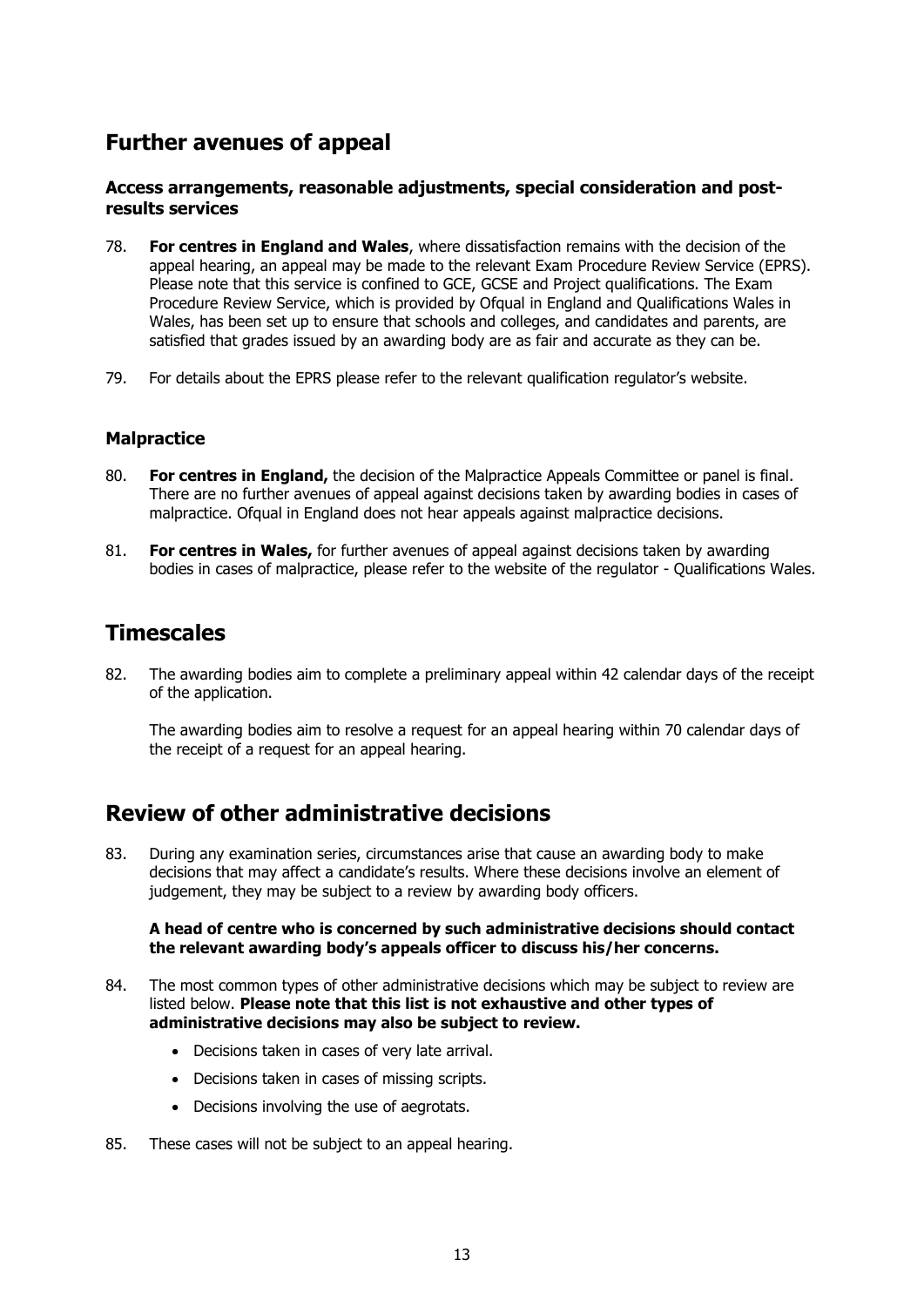### **JCQ/App1**

# **Application for an appeal**

| Centre Number |  |  |  |  |
|---------------|--|--|--|--|
|               |  |  |  |  |

The details provided on or appended to this form will form the basis of the case being put forward by the appellant.

When completing the details, please pay particular attention to **section 10** of this form, which outlines the grounds for appeal and summarises your reasons for appealing. If you require clarification or assistance, please contact the relevant awarding body.

#### **Please indicate the type of appeal or review being initiated**

| Post-results services                                                      | Malpractice                                 |  |
|----------------------------------------------------------------------------|---------------------------------------------|--|
| Access arrangements,<br>reasonable adjustments or<br>special consideration | Review of other administrative<br>decisions |  |

If this is an appeal against the outcome of a clerical re-check, a review of marking, a review of moderation or an access arrangement/special consideration decision, please indicate below whether this is an application for a preliminary appeal or an appeal hearing.

Preliminary appeal Appeal Appeal hearing\*

**\*Please note that an appellant cannot proceed to an appeal hearing unless they have already initiated a preliminary appeal and this appeal has been completed.**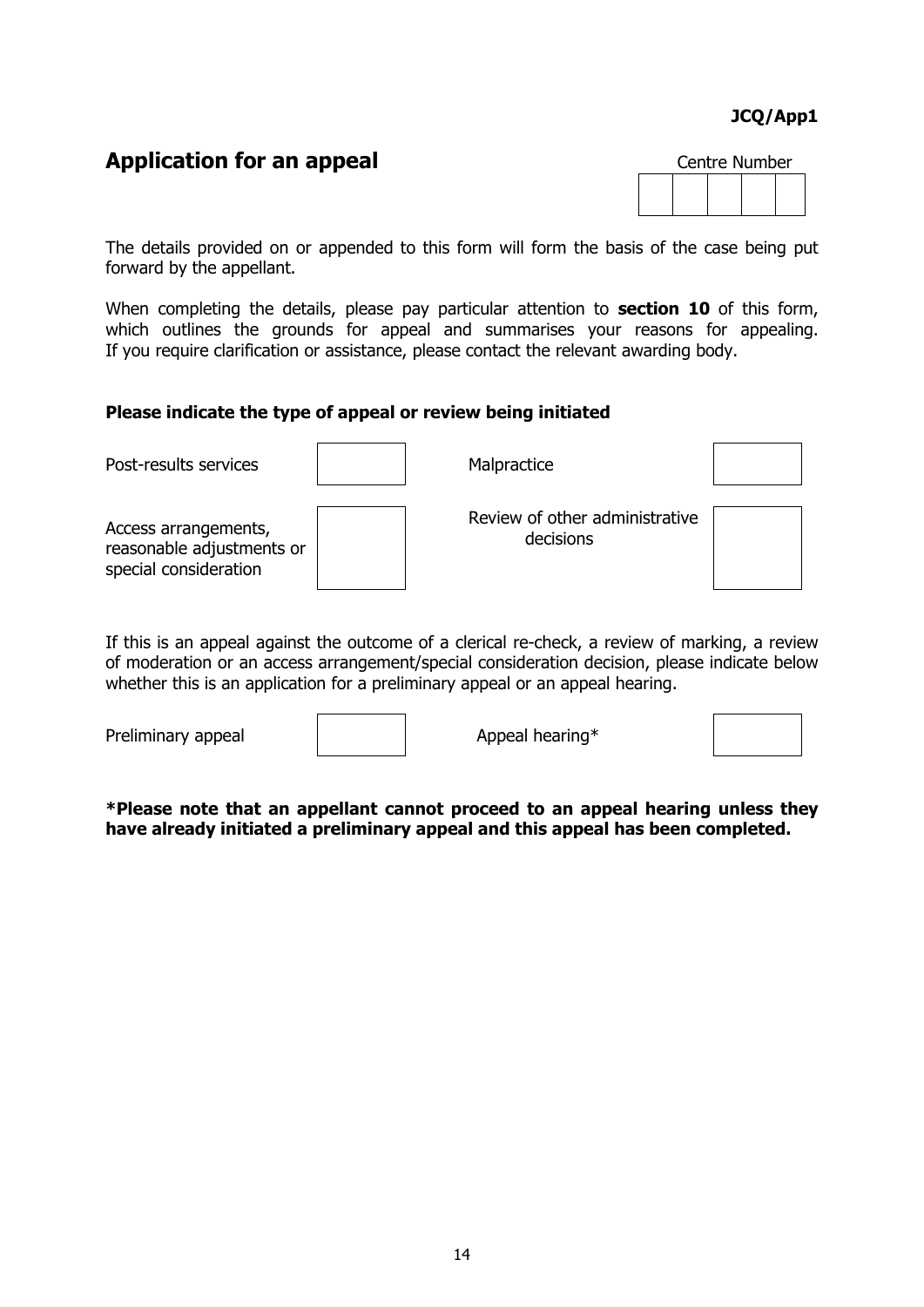| 1. | Name of appellant:                                                                                       |
|----|----------------------------------------------------------------------------------------------------------|
|    |                                                                                                          |
| 2. | Centre name:                                                                                             |
|    |                                                                                                          |
| 3. | Address:                                                                                                 |
|    |                                                                                                          |
|    |                                                                                                          |
|    |                                                                                                          |
|    |                                                                                                          |
| 4. |                                                                                                          |
| 5. | Name and position of person to contact at the centre:                                                    |
|    |                                                                                                          |
| 6. |                                                                                                          |
| 7. |                                                                                                          |
| 8. | Title and level of specification:                                                                        |
|    |                                                                                                          |
|    |                                                                                                          |
| 9. | Name(s) and candidate number(s) of candidate(s) on whose behalf you are appealing<br>(where applicable). |

| Candidate name | Candidate number | Component/unit code |
|----------------|------------------|---------------------|
|                |                  |                     |
|                |                  |                     |
|                |                  |                     |
|                |                  |                     |
|                |                  |                     |
|                |                  |                     |
|                |                  |                     |
|                |                  |                     |
|                |                  |                     |
|                |                  |                     |

(Continue on another sheet if necessary.)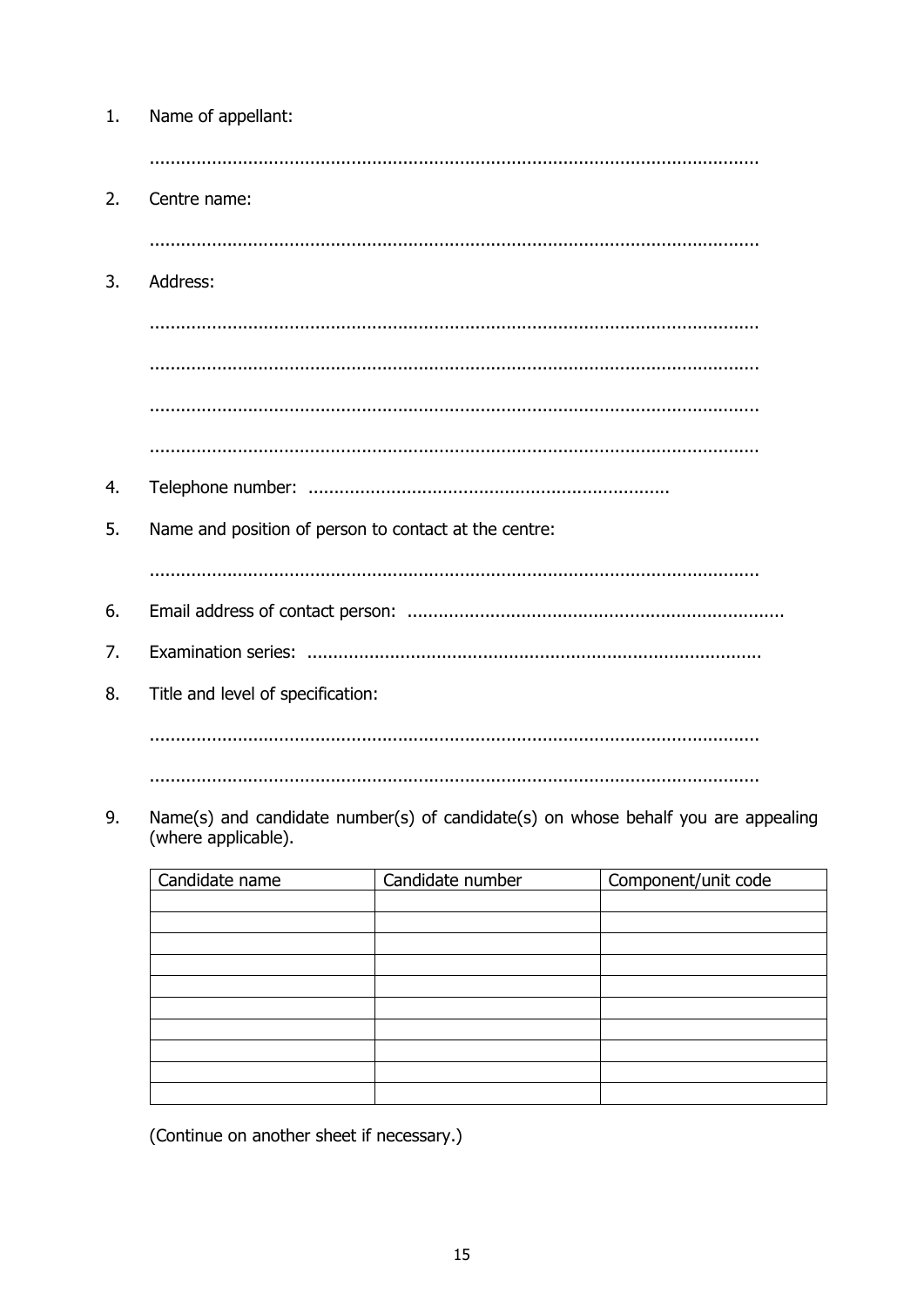#### 10. Grounds for appeal:

Please state the grounds for this appeal, continuing overleaf as necessary, and attach all supporting documentation. If the centre attends a hearing, there will be opportunities for further points to be raised during the hearing, but substantive new evidence **should not** be introduced on the day of the hearing. It is in the interest of all parties that all grounds for appeal are clearly stated in the application.

| 11.      | Names and positions of people attending an appeal hearing: |          |  |
|----------|------------------------------------------------------------|----------|--|
|          |                                                            |          |  |
| Signed:. | (Appellant)                                                | Date: // |  |
|          |                                                            |          |  |

**Please return the completed form to the relevant awarding body. If you have not received an acknowledgement within five working days, please contact the awarding body.**